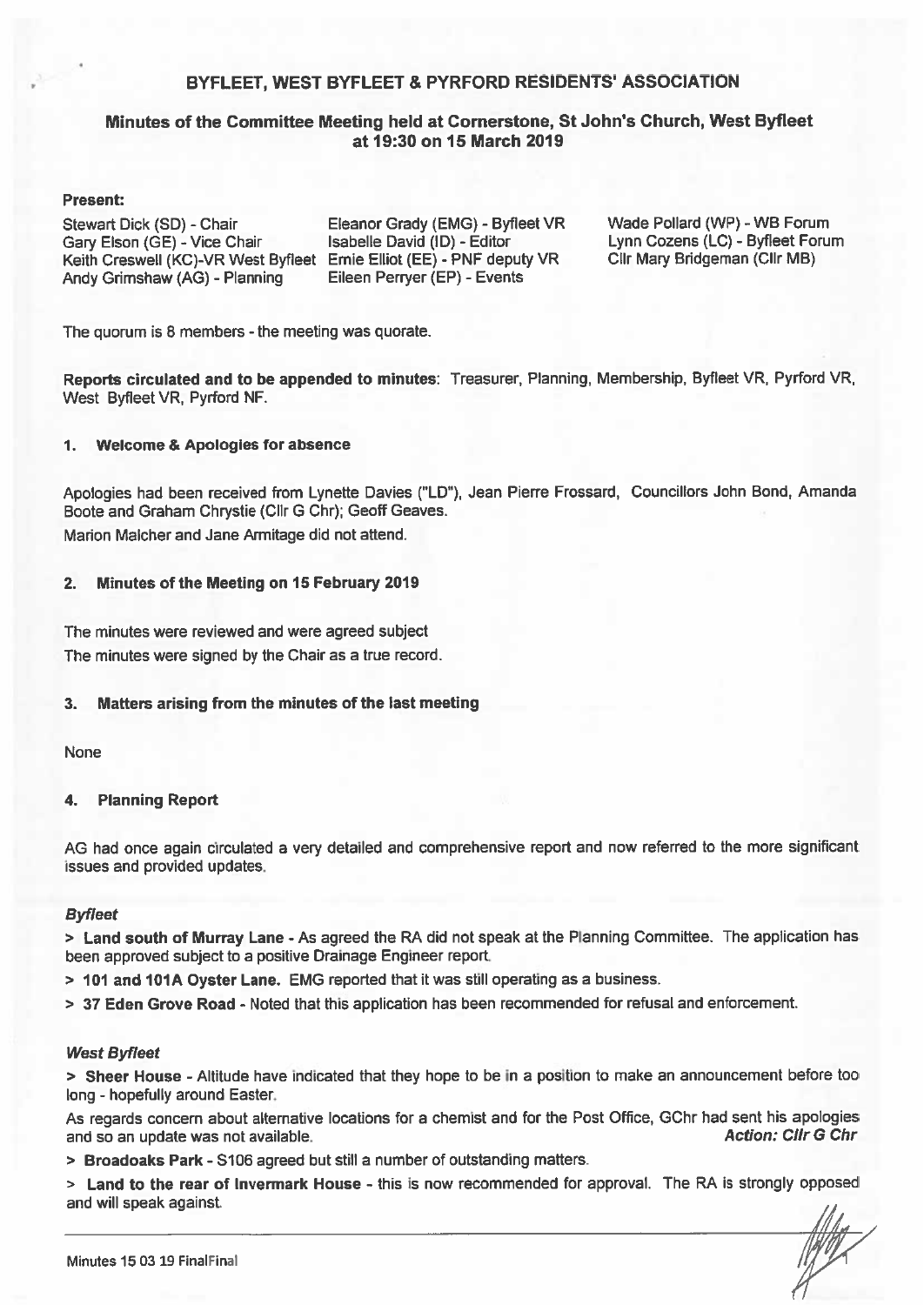### **Pvrford**

- > 7 Tanglewood –particularly complicated issues involving encroachment on a neighbour's property. The work is to be finished when an inspection will take place,
- > Anchor Pub they have withdrawn their application

#### **Outside Three Villages**

> Oyster Lane/Wintersells Road - infrastructure road and traffic issues. We will write to Woking Borough Council seeking clarification as regards their superficial approach to this application compared with the detailed, analytical and structured concerns being expressed by both Elmbridge and Runnymede.

We will also write to SCC objecting.

**Action AG** 

**Action GE** 

#### **Councillors' Report** 5.

The Byfleets - Cllr MB reported on a number of matters including "Men in Sheds" and the West Hall Music Festival. Also Freedom Leisure and New Vision Homes.

There were no other reports.

Dharma Sivarajasingham ("DS") joined the meeting

### 11. Editorial

The deadline date for article submissions to the Editor for Issue number 161 of the Resident is 19th April. The drop-in date is 8th June.

It will include a report on the Annual General Meeting.

With a view to promoting the activities of the RA the "Centre Fold" will be about the new Committee Members and the new positions on the Committee.

An article on Pyrford shops will be postponed.

GE will write an obituary for Richard Wilson.

We should attempt to have a closer liaison with our local schools.

Advertising. While we had lost a couple, overall the feeling was positive.

It was agreed to take our usual advertisement In the Byfleet Parish Day magazine.

Isabelle David Left the meeting

Treasurer's Report - report circulated before the meeting. 6.

The Committee thanked KC for his work as Treasurer. Future reports will be prepared and presented by DS.

The Committee unanimously approved that DS, the incoming Treasurer, be added to the bank mandate and be granted full signatory and online banking authority. It was also resolved that all current authorities will be maintained.

Acting Membership Secretary's Report - a report and data had been circulated before the meeting. This 7. was noted.

The progress with electronic Payments was pleasing.

#### 8. **AGM Feedback**

The AGM was considered to have been a success.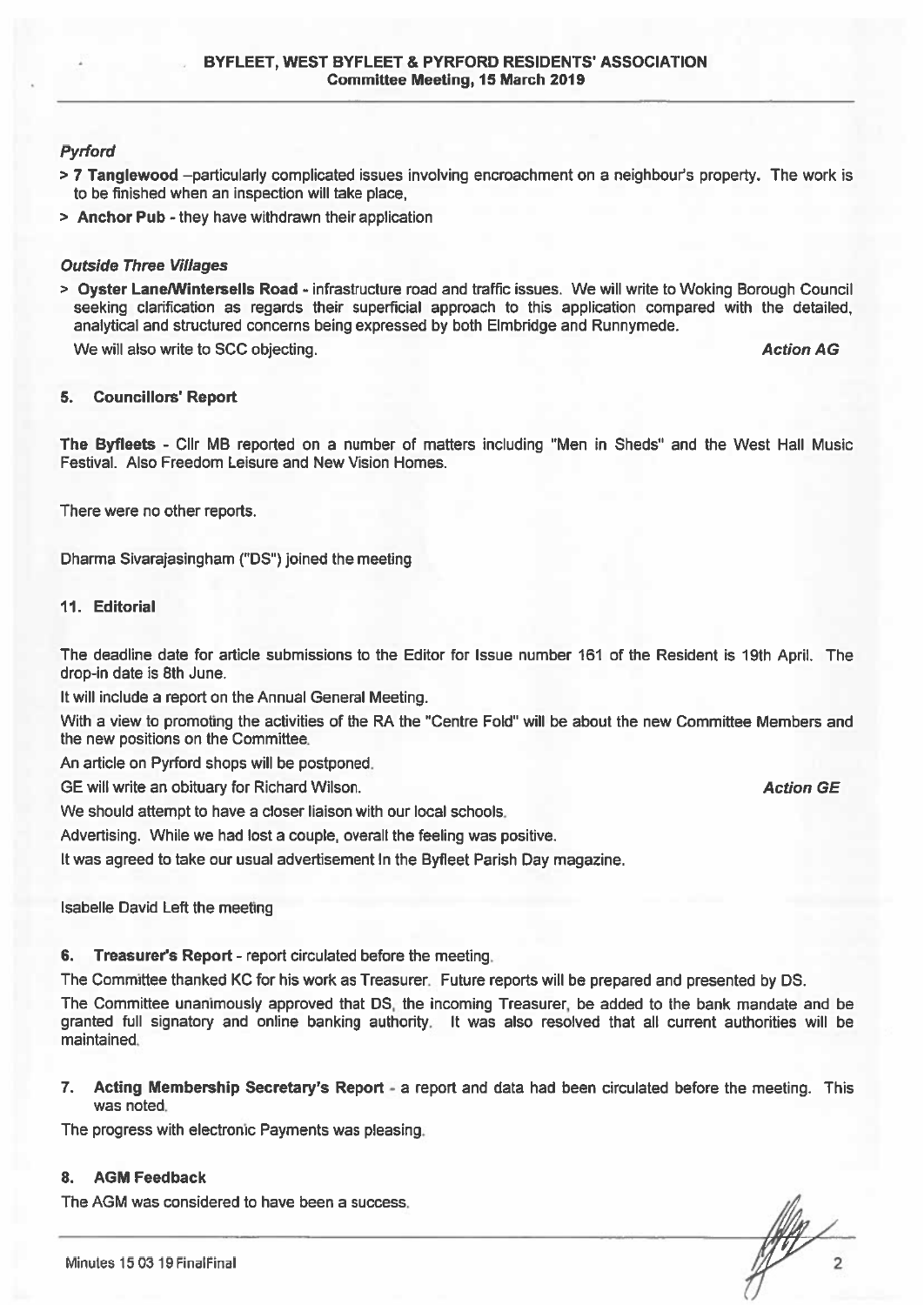Grateful thanks to all who assisted.

It was noted that that Chief District Representative was renamed as Village Representative and Footpath Officer should was renamed as Rights of Way Officer.

Grateful thanks to our quest speaker David Munro (Surrey Police Commissioner).

#### Neighbourhood Community Infrastructure Levy and Woking Joint Committee 9.

SD would issue a brief information memorandum.

#### 10. Website - Report noted

Members only area of the website to remain an ongoing agenda item

- 12. Footpath officer No report had been submitted. However SD advised the Committee that at the Woking Joint Committee Marion Malcher had addressed the WJC on the subject matter of Sopwith Drive. She is awaiting a response.
- 13. Events Co-ordinator EP gave an oral update.

### 14. Village Representative Reports

Byfleet - a report from EG and JPF had been circulated before the meeting. The various issues contained therein were noted.

SD will send EMG the up to date Donations request form.

**Action SD** 

**Action SD** 

Thanks were expressed to EMG for attending the Methodist Church 80th Anniversary Celebrations (Reverend David attended our AGM).

West Byfleet - KC submitted his first Village representative report. While many of the local issues are well known and documented (eg Sheer House) discussions with the local schools are to be welcomed.

The Committee wished to express particular thanks to Lisa Graae for all her work in documenting roads and street representative coverage.

Pyrford - a report from AG had been circulated before the meeting. This was noted.

#### **Forum Reports**  $15.$

Byfleet - LC gave a brief report. This was welcomed. Progress with the Byfleet Plan was discussed. SD felt that it was perhaps now more important to focus less on heritage (perhaps a separate undertaking) and more on simply getting the policies agreed and documented. There were also the issues of the Consultant, the funding and the Basic Conditions Statement (which experience has shown is a very time consuming process). West Byfleet and Pyrford would provide assistance if requested.

Pyrford - GG had submitted a report. This was noted. As regards paragraph one of this report SD observed that in his opinion the CIL paper submitted to the WJC was not a mere policy statement for further debate but an agreed and adopted arrangement for managing NCIL. That was totally clear at the WJC. Thankfully the process will be reviewed in twelve months time.

West Byfleet - WP felt that most issues had been covered. However he believed that the Bowls Club had now been offered a new 25 year lease by WBC with no break

#### 16. AOB

> West Byfleet Business Association

GE provided an update.

> West Byfleet Live (and other matters)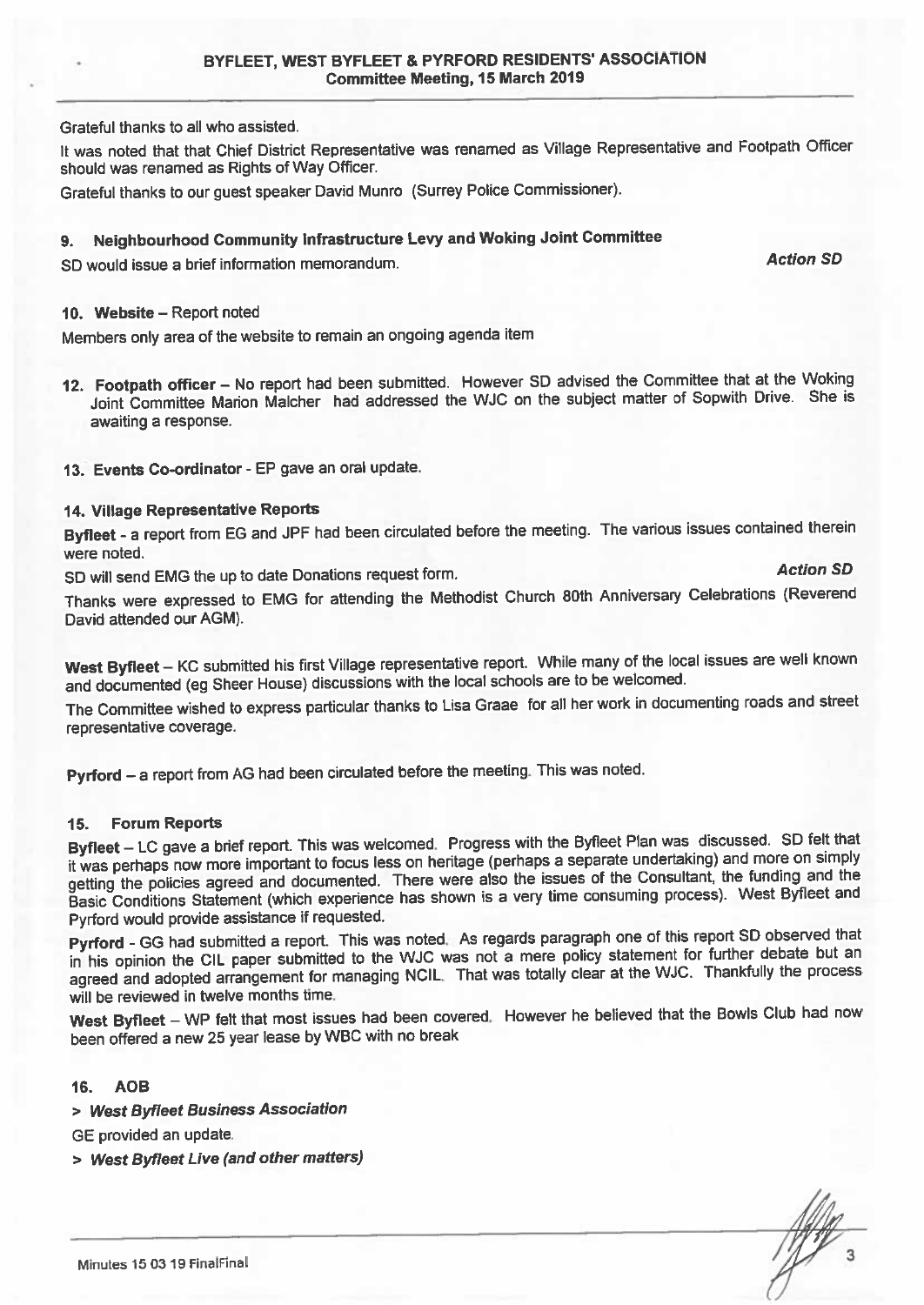#### BYFLEET. WEST BYFLEET & PYRFORD RESIDENTS' ASSOCIATION **Committee Meeting, 15 March 2019**

GE circulated a very helpful report of his meeting with Riette Thomas of Woking Borough Council. Very simply there is no time, resource or budget to hold a 2019 equivalent of West Byfleet Live. Further should we wish to do so in 2020 we need to have plans and budgets in place by October 2019.

There was an interesting discussion on other events organised within the Three Village and in particular West Hall Music Festival.

We should liaise with Schools and the Churches.

There was a desire that the West Byfleet community is seen to be using the Recreation Ground. Cycle day dates - 3rd and 4th August.

#### **Drop-in dates:**

Saturday, 8 June in Byfleet at 14:00 - Village Hall booked by LDD Saturday, 12 October in Pyrford at 14:00 - booked by AG

17. Next meeting - Friday, 26 April 2019

Meeting closed at 22.00

Startart fl Juk<br>26th April 2019.

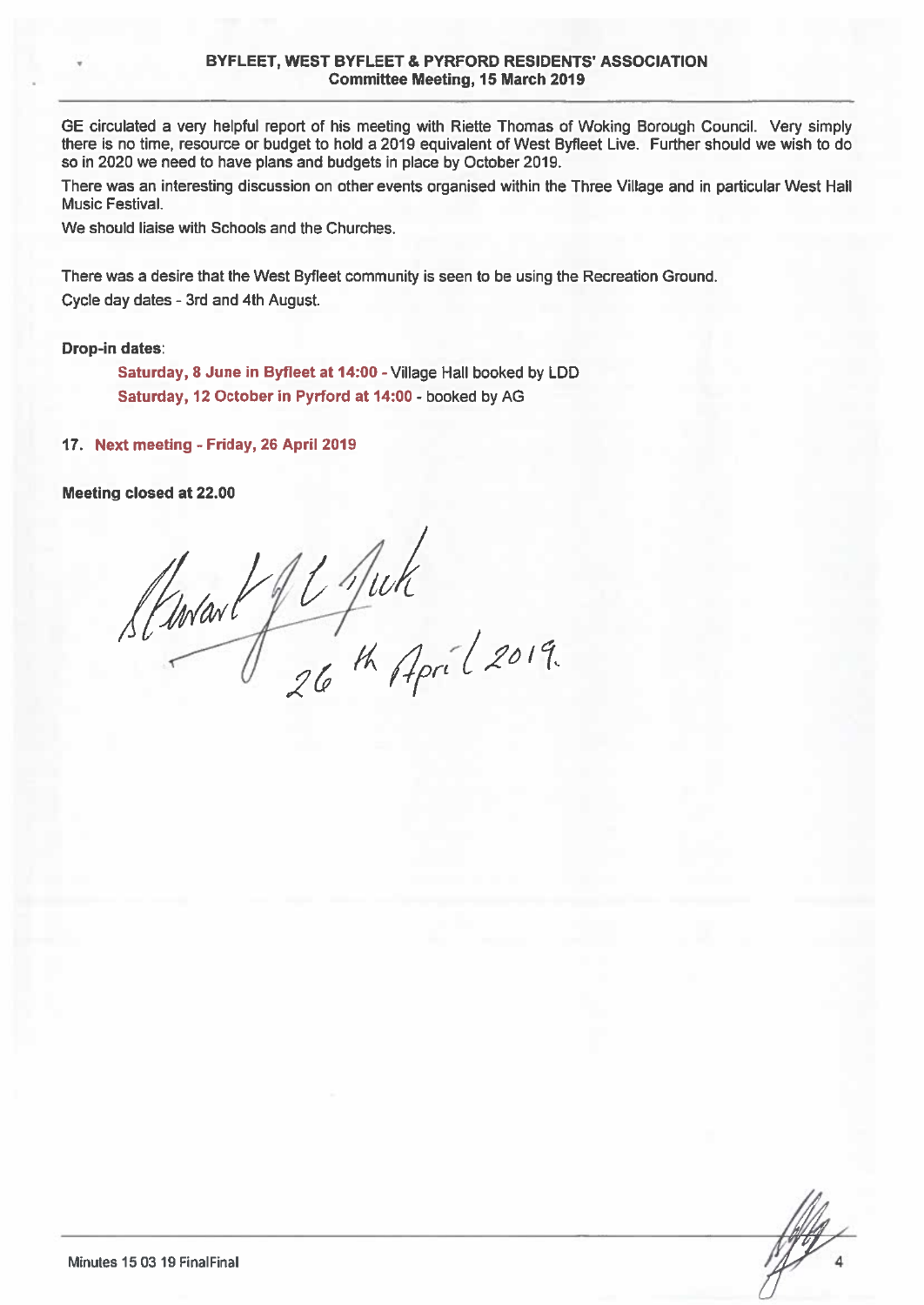# **PLANNING REPORT – MARCH 2019 MEETING - 15/03/2019 (AS AT 11/2/19)**

- **A) KEY POINTS**
- **B) PLANNING COMMITTEE UPDATES**
	- **a) Dates – next 26/02/2019**
	- **b) Appeals/Enforcements**
		- a. Robinia, 2 White Pillars, Holly Bank Rd, West Byfleet **Tree lodged 02/18**
		- b. 30 Parvis Road West Byfleet **Appeal Dismissed 19/10/18**
		- c. Lees Farm Cottages, Pyrford **Appeal Granted 07/11/18**
		- d. 1 Magdalen Crescent, Byfleet **Appeal Dismissed 12/11/18**
		- e. 27 Winern Glebe, Byfleet **Appeal Dismissed 27/02/19**
	- **c) Relevant matters from next Planning Committee** 
		- Land rear of Invermark House West Byfleet **Recommended to GRANT**
		- 4 Melbury Close West Byfleet **Recommended to GRANT**
		- 37 Eden Grove Road, Byfleet **(Retrospective) – recommended to REFUSE and ENFORCEMENT**
- **C) PLANNING APPLICATION VOLUMES & RETROSPECTIVE APPLICATION LIST**

# **D) PLANNING APPLICATIONS**

## **1. Across Villages**

a. SCC Parking Review – **Implementation stage – Line drawing completed** 

# **2. Byfleet**

- a. 1 Magdalen Crescent New dwelling **Refused** –**appeal dismissed**
- b. Land rear of 27 Winern Glebe New dwelling **Pending consideration – Applicant appealed**
- c. 101 And 101A Oyster Lane Residential to business **RETROSPECTIVE REFUSED Enforcement**
- d. 18 Church Road Byfleet Outbuilding **RETROSPECTIVE – APPROVED**
- e. Boyds Farm Murrays Lane 2 Travellers pitches **REFUSED**
- f. Land South of Murrays Lane Temporary to permanent **Pending consideration \*\***
- g. Byfleet Football Club Container units **APPROVED**
- h. 19 Petersham Avenue a mobile home unit in rear garden **APPROVED**
- i. 37 Eden Grove Road Outbuilding **RETROSPECTIVE – Recommended for REFUSAL and ENFORCEMENT**
- j. Castlemaine Court, 20 Rectory Lane, Byfleet -2 additional flats **Pending consideration**
- k. 78 Chertsey Road erection of 6x two storey dwellings in rear plot **Pending consideration**
- l. 99 High Road, Byfleet Change of use to beauty and nail salon **Pending consideration**
- m. 4 Glebe Gardens Byfleet West Byfleet Extension **RETROSPECTIVE – Pending consideration**
- n. Manor House Mill Lane Temporary parking **– Pending consideration**
- o. Manor Farm Mill Lane Replacement mobile mast **– Pending consideration**
- p. Manor Farm Mill Lane Vary condition2 Extension **Pending Consideration**
- q. Wood Salons Ltd 2A Brewery Lane change of use **– Pending consideration**
- r. 11 Trackside Business Centre Abbot Close unit split **– Pending consideration**

### **\*\* APPROVED subject to positive Drainage Engineer report**

### **3. West Byfleet**

- a. Sheer House Demolition & rebuild **Awaiting Full Planning Application**
- b. Tudor House, 89 Station Road Demolition & rebuild **Pending Consideration**
- c. Marchmont, Hollybank Road Demolition & rebuild **Pending consideration**
- **d.** Land to rear of Invermark House New build **– Recommended for APPROVAL**
- e. 25 Old Woking Road Barclays Bank cessation **Pending Consideration**
- f. 15 Old Woking Road Collisons fitting out & advertising **Pending Consideration**
- g. 5 Old Woking Road Brooklands Jewellers Bollards **Pending Consideration**
- h. 25 Station Approach Eat & Chill to Nail Bar **APPROVED**
- i. Woodlands Sheerwater Road 9 Flats **REFUSED** (previous 10 flats also **REFUSED**)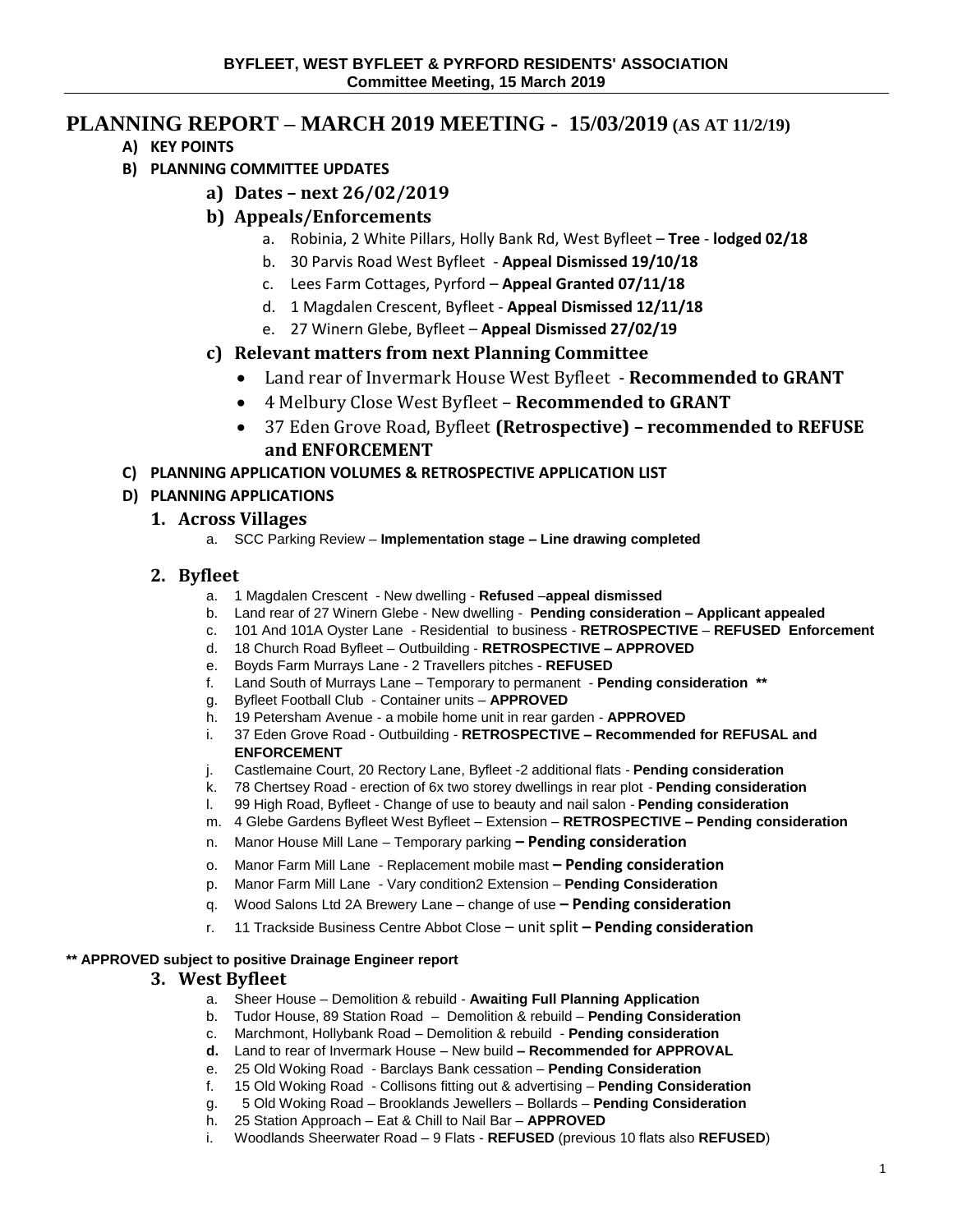#### **BYFLEET, WEST BYFLEET & PYRFORD RESIDENTS' ASSOCIATION Committee Meeting, 15 March 2019**

- j. West Byfleet Golf Club Sheerwater Road storey buggy and trolley storage **APPROVED**
- k. Rosemount House, Pyrford Road car park changes **APPROVED**
- l. Lello's 18 Station Approach Advertisement consent **APPROVED**

### **4. Pyrford**

- a. Lees Farm, Pyrford Rd RETROSPECTIVE Cladding **– REFUSED – Appeal granted 7/11/18**
- b. 18 Norfolk Farm Close Demolition & rebuild **– APPROVED with £13.3k CIL Minor change agreed**
- c. Marshall Parade, Coldharbour Road New application **Withdrawn**
- d. Pyrford Primary School, Coldharbour Rd music facility **APPROVED**
- e. Lady Place Farm Church Hill Dog Day Care **APPROVED**
- f. Chippings Pyrford Heath demolition & rebuild **APPROVED**
- g. 5 Marshalls Parade Change of use to Nail Bar **APPROVED**
- h. The Hollies, Pyrford Road **RETROSPECTIVE APPROVED**
- i. The Anchor Pub, Pyrford Lock, Wisley new porch and lean-to addition **Pending Consideration**
- j. 8 Lincoln Drive Pyrford replacement of conservatory roof **Pending Consideration**
- k. Avens House Nursing Home 1 Broomcroft Drive **Pending Consideration**
- l. 9 Tanglewood (**4** applications) dormer & extensions **APPROVED, REFUSED & Pending consideration**
- m. 7 Tanglewood (**2** applications) Dormer & extension **APPROVED & Pending consideration**

### **E) OUTSIDE THREE VILLAGES**

- 1. Sheerwater Regeneration **Pending consideration**
- **2.** Heathrow Expansion Consultation **Closed**
- 3. Heathrow Airport Noise Consultation **Closed**
- 4. Highways England A3/M25 Junction 10 Consultation **Closed** WBC no objections
- 5. A320 Corridor Study issued
- 6. Fairoaks Airport **WBC objects as it has concerns about the impact on infrastructure**
- 7. Heathrow Flight Path Consultation **Closes 4th March 2019**
- 8. Waste Transfer Station **SCC closed 4 February 2019**
	- 1. **Runneymede – Holding objection**
	- 2. **Elmbridge Objection**
	- 3. **Woking No objection provided SCC satisfied**

### F) **TO WATCH**

- 1. Former Byfleet Fire Station
- 2. Marstons Pub/Restaurant
- 3. 135 Old Woking Road
- 4. Lorry Park West Byfleet Golf Club
- 5. Surrey Waste Management
- 6. A245 corridor Study **Published**

### **G) APPROVED PLANNING APPLICATIONS CDR TO WATCH**

- 1. Byfleet
	- 1. Manor School, Byfleet
	- 2. Manor House, Mill Lane
	- 3. Garages Rear off 38-44 Eden Grove Road
	- 4. Land north of Berry's Lane
- 2. West Byfleet
	- 1. Land Adj Social Club, Station Approach, West Byfleet.
	- 2. Haslemere, Oakcroft Road, West Byfleet.
	- 3. Roxburgh House Lavender Park Road
	- 4. Broadoaks, Parvis Road, West Byfleet
- 3. Pyrford
	- 1. Marshall Parade, Coldharbour Road, Pyrford
	- 2. Pyrford Primary School, Pyrford
	- 3. Milestones, Pyrford Road, Pyrford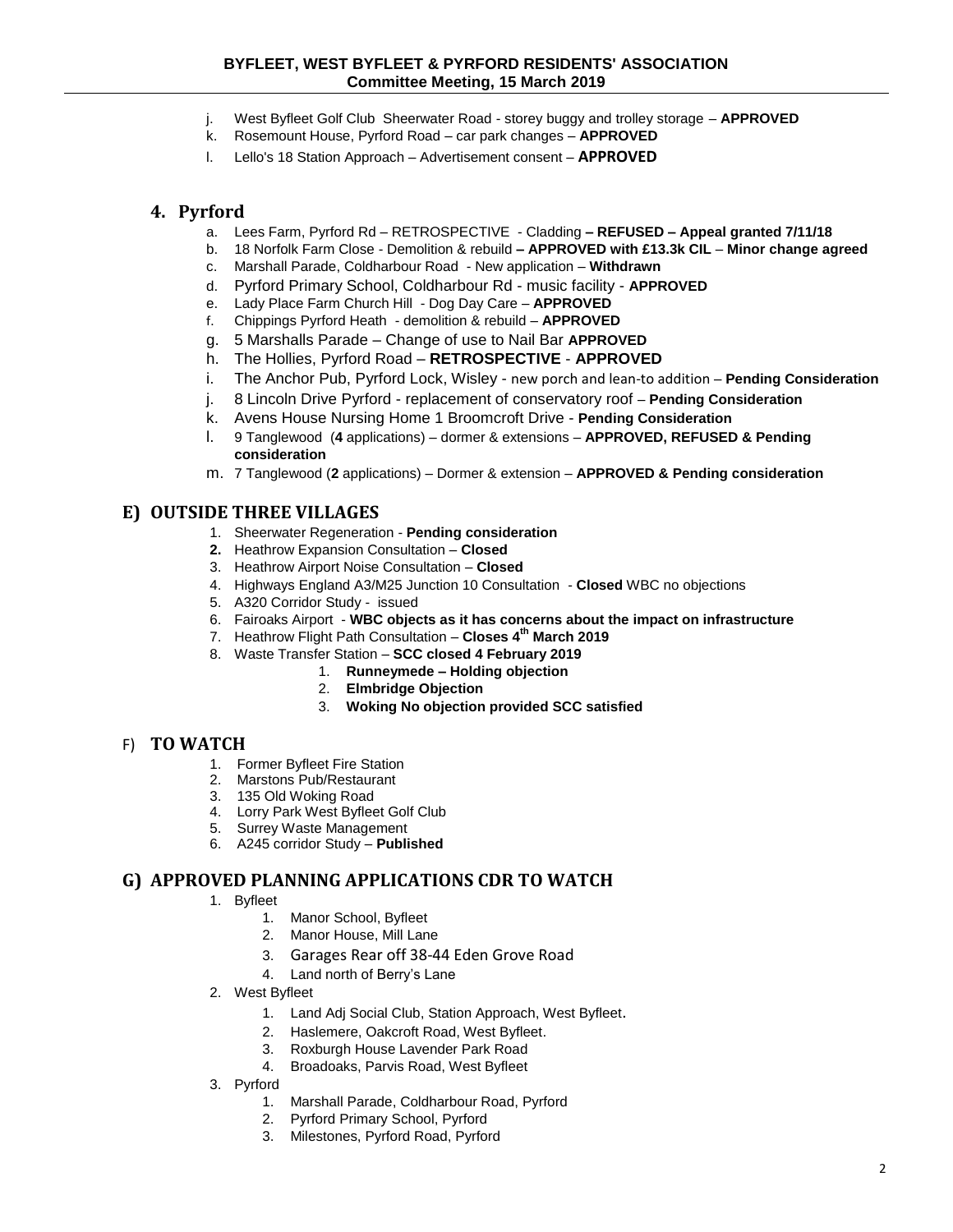### **Byfleet, West Byfleet and Pyrford Residents Association TREASURER'S REPORT March 11 2019**

For information, there follows Statement of Financial Affairs from 1/1/19 to the above date.

The year to date shows a surplus of £2322.

We have received Subscriptions of £4300 so far this year, this compares with £573 this time last year, 167 members have been able to pay by bank transfer, (this excludes Ridgeway sub £180 probable error from last year to send back to them – Andy to advise). This is an exceptionally pleasing performance. The balance in Collections Accounts are the subs received that have yet to be allocated to the Members Database. More than £500 of the receipts related to late 2018 subs.

We have issued £1170 of advertising invoices this year, £230 is outstanding being Grouts Gardening £150 and West Byfleet Dental £80. This still shows good progress over last year, thanks to Isabelle.

Payment has been made to Pyrford Forum and West Byfleet Forum for the quarter. The new quarterly grants based on membership information provided so far will be Pyrford £347.25, West Byfleet £240.25 somewhat less than last year because of the drop in paid membership reported as a 31.12.18.

The Community Support expense is relating to the hall hire at St Mary's at the beginning of December 2018. The invoice was not forwarded from the village hall. WBC have been instructed to email RA Treasurer for any future invoices.

Issues.

- 1 I have made progress on dual authorisation of online payments and hope to introduce formally in the very near future.
- 2 I have not forgotten the issue of charitable status and gift aid. However, I do not think we can make much progress on this until we formally establish the relationship between the RA and the three fora and their related remit. It may also be worth discussing some organisational restructuring to save overhead costs whilst maintaining independence. If the four committees are in agreement - this might need the help of a friendly lawyer!
- 3 We have put aside some funds for a potential challenge to the legal validity of WBC attempting to dispose of part of the Recreation Ground and acting ultra vires. However, WBNF have volunteer lawyers assessing the situation so we may not need to spend this.
- 4 Related to 1 above, the Committee needs to minute approval of a new bank mandate to include Dharma. I suggest we maintain Stewart, Gary, Andy Lynette and myself as co-signatories with Dharma, Andy and myself having on-line banking authorisation. It would be appropriate for Eleanor also to be a co-signatory and have on line access to be able to view Byfleet Collections Account.

Keith Creswell 11/03/2019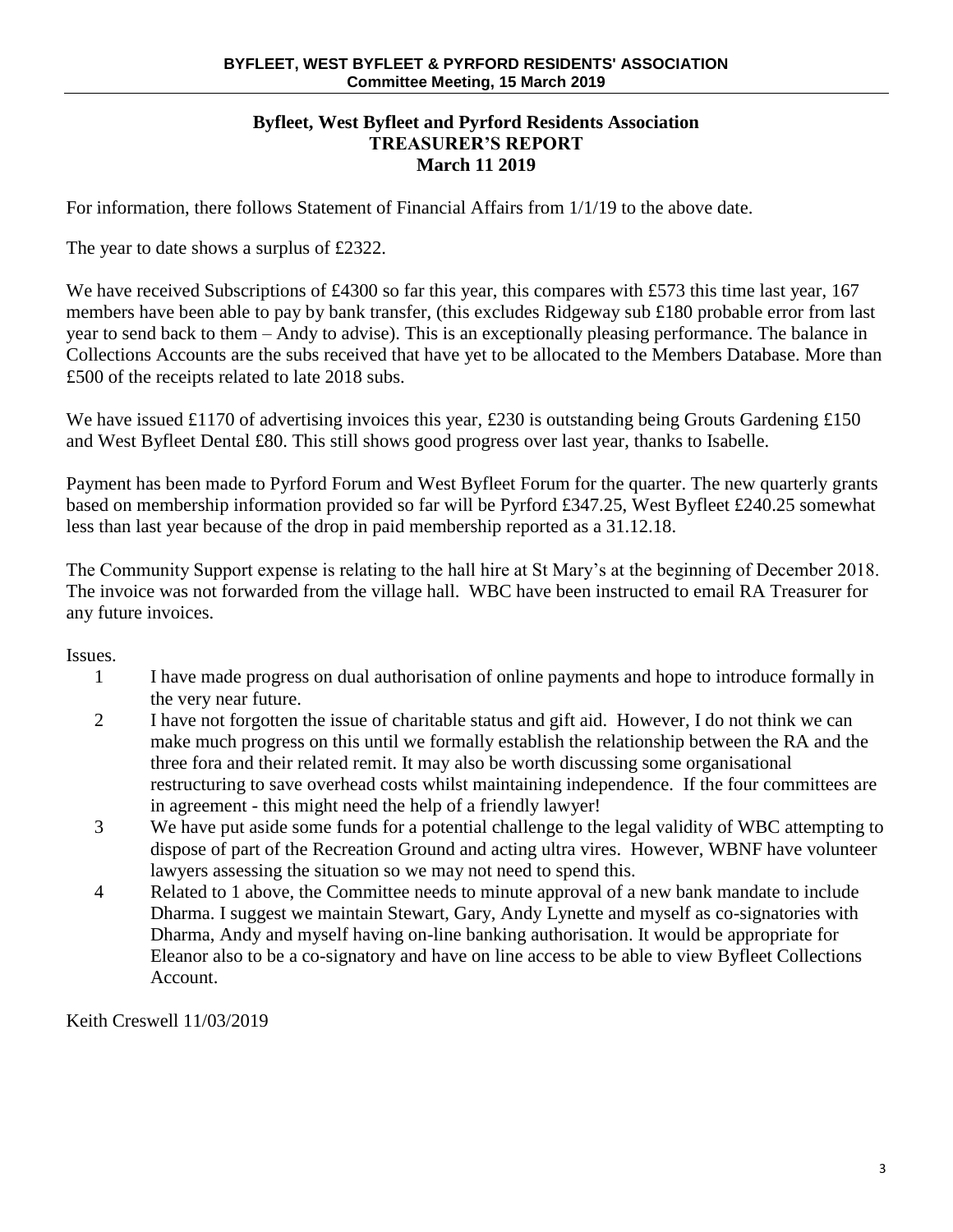#### **Byfleet, West Byfleet & Pyrford Residents Association**

| to                  |              | 11 March 2019                              |                             |         |
|---------------------|--------------|--------------------------------------------|-----------------------------|---------|
|                     |              |                                            | Year to date                |         |
| <b>INCOME</b>       |              |                                            | £                           | £       |
|                     |              | <b>Subscriptions and member donations:</b> |                             |         |
|                     |              | <b>Byfleet</b>                             | 932                         |         |
|                     |              | West Byfleet                               | 2129                        |         |
|                     |              | Pyrford                                    | 1334                        |         |
|                     |              | Subscriptions not                          |                             |         |
|                     |              | allocated                                  | 30                          |         |
|                     |              | 2019 paid in 2018                          | $-125$                      |         |
|                     |              | 2020 paid in 2019                          | 0                           |         |
|                     |              |                                            |                             | 4300    |
|                     |              | <b>Advertising</b>                         |                             | 940     |
|                     |              | <b>Bank Interest</b>                       |                             | 19      |
|                     |              | <b>Donations</b>                           |                             | 0       |
|                     | <b>Other</b> |                                            |                             | 0       |
|                     |              | <b>Total Income</b>                        |                             | 5259    |
|                     |              |                                            |                             |         |
| <b>EXPENDITURE</b>  |              |                                            |                             |         |
|                     |              | The Resident                               |                             | 1398    |
|                     |              | <b>Committee Expenses</b>                  |                             | 75      |
|                     |              | <b>Street Rep Drop Ins</b>                 |                             | 438     |
|                     |              | Room Hire not Comm.                        |                             | 0       |
|                     | <b>AGM</b>   |                                            |                             | 0       |
|                     | Fetes        |                                            |                             | 58      |
|                     |              | Display/Equipment                          |                             | 0       |
|                     | Donations:   |                                            |                             | 0       |
|                     |              | <b>Community Support</b>                   |                             | 109     |
|                     | Insurance    | Postage, Stationery &                      |                             | 0       |
|                     | Printing     |                                            |                             | 0       |
|                     |              | Sundries/Losses                            |                             | 0       |
|                     |              | Database/Web Expenses                      |                             | 90      |
|                     |              | Mileage/Parking                            |                             | 0       |
|                     |              | Forums - Pyrford                           | 419                         |         |
|                     |              | - Byfleet                                  | 0                           |         |
|                     |              | - West Byfleet                             | 351                         |         |
|                     |              |                                            |                             | 769     |
|                     |              | <b>Total Expenditure</b>                   |                             | 2937    |
|                     |              | Surplus/(Deficit)                          |                             | £2,322  |
|                     |              |                                            |                             |         |
|                     |              |                                            |                             | 23021   |
| Opening Cash        |              | Surplus/(Deficit)                          |                             | 2322    |
|                     |              |                                            |                             |         |
| <b>Closing Cash</b> |              |                                            |                             | £25,343 |
|                     |              | Analysis of Cash                           | <b>Current Account</b>      | 4419    |
|                     |              |                                            | <b>Collections Accounts</b> | 30      |
|                     |              |                                            | Dep                         | 5862    |
|                     |              |                                            | 32Day deposit               | 15033   |
|                     |              |                                            |                             | £25,343 |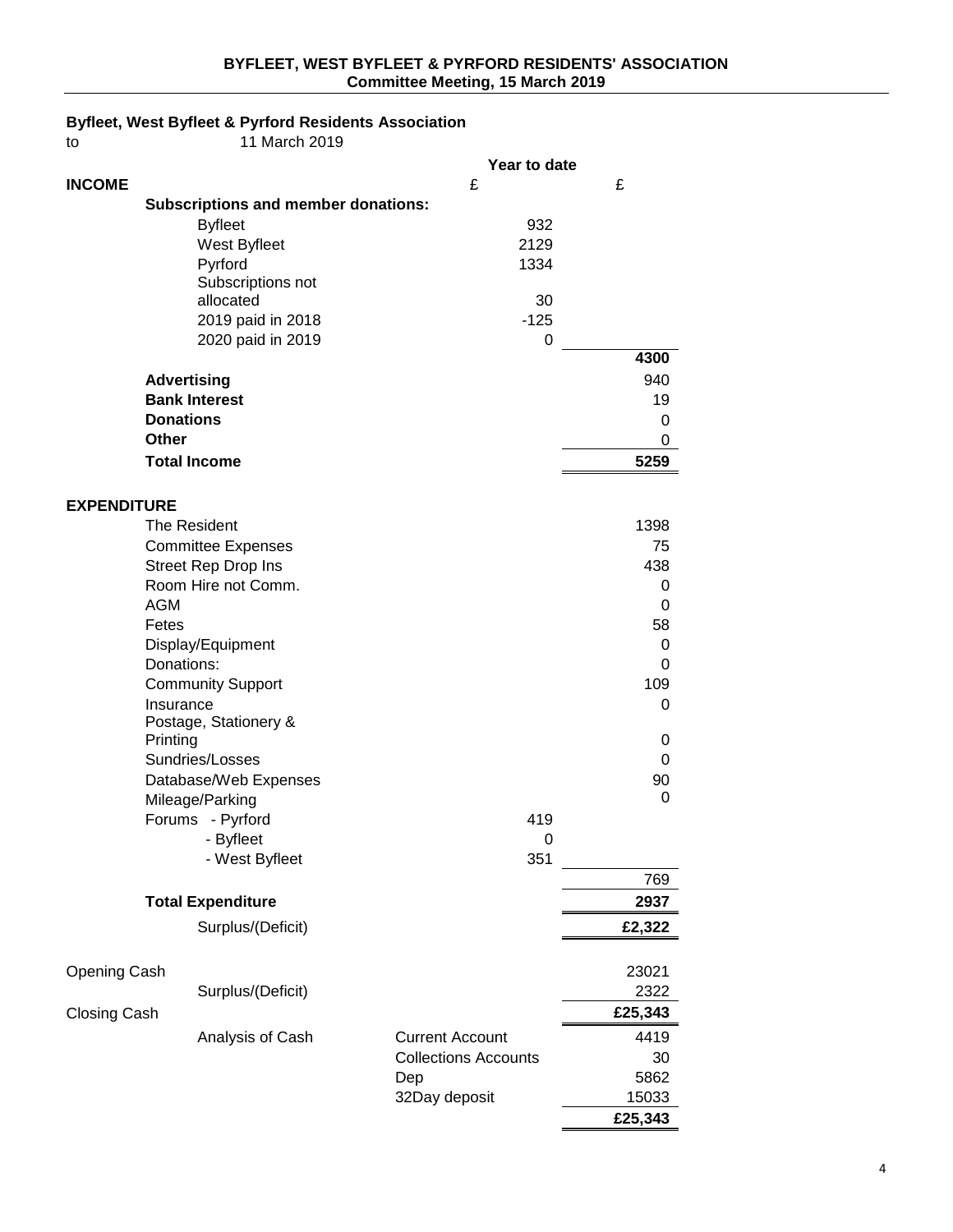# **MEMBERSHIP REPORT MARCH 2019 (15 March 2019)**

**(As at 11 March 2019)**

# **KEY POINTS**

The membership as at 11 March 2019 stands at 2,348 an increase of 105 in the month but 521 below this time last year.

So far during 2019 £4,395 of subscriptions have been collected and 723 memberships renewed, but there are still some more records to be entered into database.

144 electronic payments have been received to 13 March 2019.

# **MEMBERSHIP 2019 YEAR**

The reports run on 11 March show that the membership stands at 2,348 an increase of 105 in the month but 521 below this time last year.

The numbers by village are shown below:-

| 70             |               |               |               |               |                     |  |
|----------------|---------------|---------------|---------------|---------------|---------------------|--|
| <b>Village</b> | <b>Dec-18</b> | <b>Jan-19</b> | <b>Feb-19</b> | <b>Mar-19</b> | <b>Month Change</b> |  |
|                |               |               |               |               |                     |  |
|                |               |               |               |               |                     |  |
| <b>Byfleet</b> | 751           | 549           | 551           | 554           | 3                   |  |
|                |               |               |               |               |                     |  |
| West Byfleet   | 896           | 592           | 626           | 720           | 94                  |  |
|                |               |               |               |               |                     |  |
| Pyrford        | 1,192         | 1,046         | 1,057         | 1,064         | 7                   |  |
|                |               |               |               |               |                     |  |
| Other          | 11            | 8             | 9             | 10            | 1                   |  |
|                | 2,850         | 2,195         | 2,243         | 2,348         | 105                 |  |
| Movement       |               | (655)         | 48            | 105           |                     |  |

The majority of the growth of members is from West Byfleet village.

| <b>Village</b>         | <b>Dec-18</b> | Jan-19                   | $\circ$<br><b>Feb-19</b> | <b>Mar-19</b> | <b>Month Change</b> | Mar-<br>18 |
|------------------------|---------------|--------------------------|--------------------------|---------------|---------------------|------------|
| <b>Byfleet</b><br>West | 2,526         | $\overline{\phantom{0}}$ | 15                       | 932           | 917                 |            |
| <b>Byfleet</b>         | 2,961         | $\overline{\phantom{0}}$ | 73                       | 2,134         | 2,061               |            |
| Pyrford                | 5,045         | $\overline{\phantom{a}}$ | 165                      | 1,329         | 1,164               | 260        |
|                        | 10,532        | $\blacksquare$           | 253                      | 4,395         | 4,142               | 260        |

The amounts recorded as collected by village are:-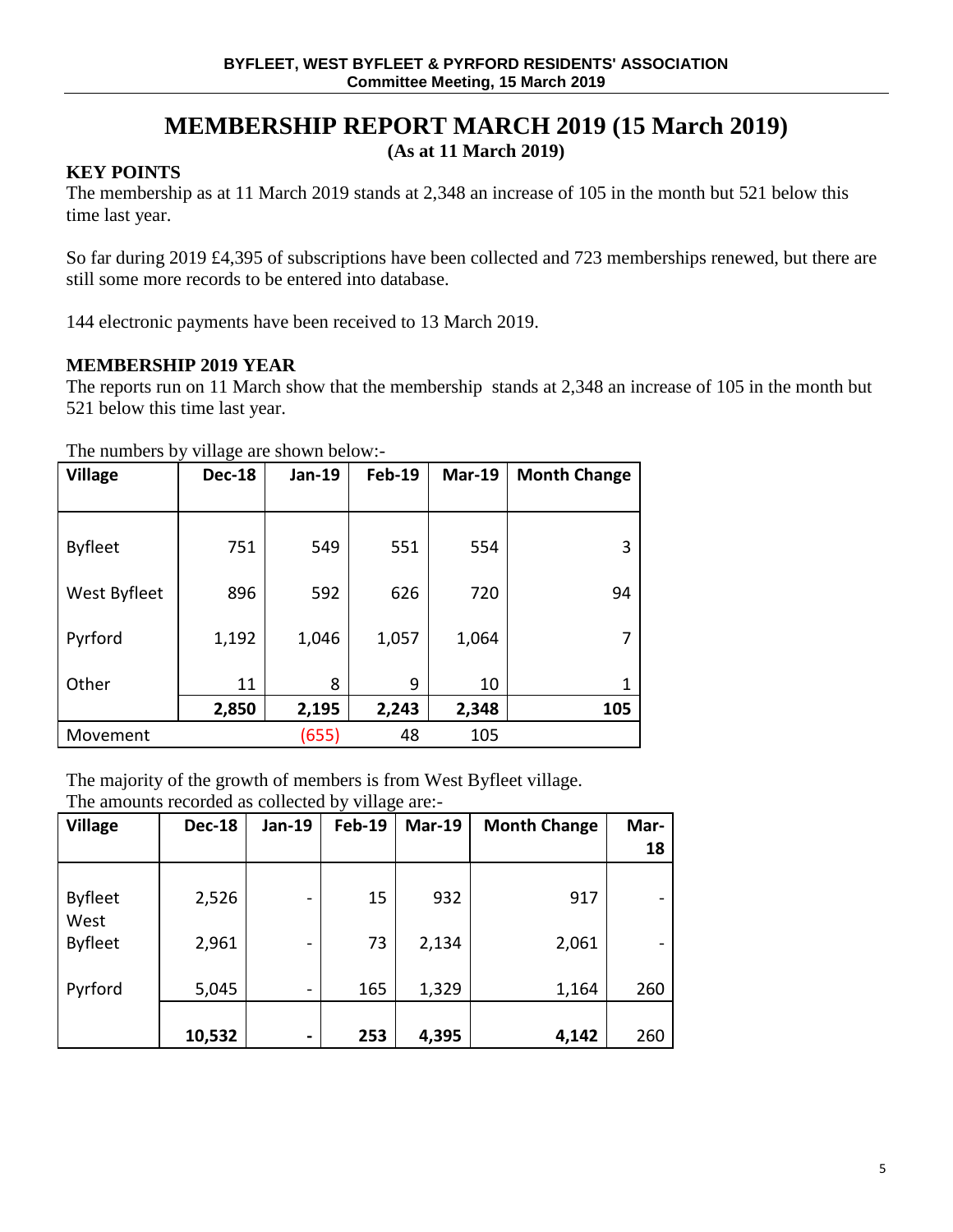The monthly history of collection is shown below:-



This clearly shows the total amounts collected are one month earlier than the previous two years. The year to date amounts collected by village are shown below:-

| <b>Village</b> | <b>YTD 2019</b> | <b>YTD 2018</b> |
|----------------|-----------------|-----------------|
| <b>Byfleet</b> | 932             |                 |
| West Byfleet   | 2,134           |                 |
| Pyrford        | 1,329           | 475             |
| Total          | 4,395           | 475             |
|                |                 |                 |

The year to date memberships signed up village are shown below:-

| <b>Membership by village</b> | <b>YTD 2019</b> | <b>YTD 2018</b> |
|------------------------------|-----------------|-----------------|
| <b>Byfleet</b>               | 151             |                 |
| West Byfleet                 | 343             |                 |
| Pyrford                      | 229             | 48              |
|                              | 723             | 48              |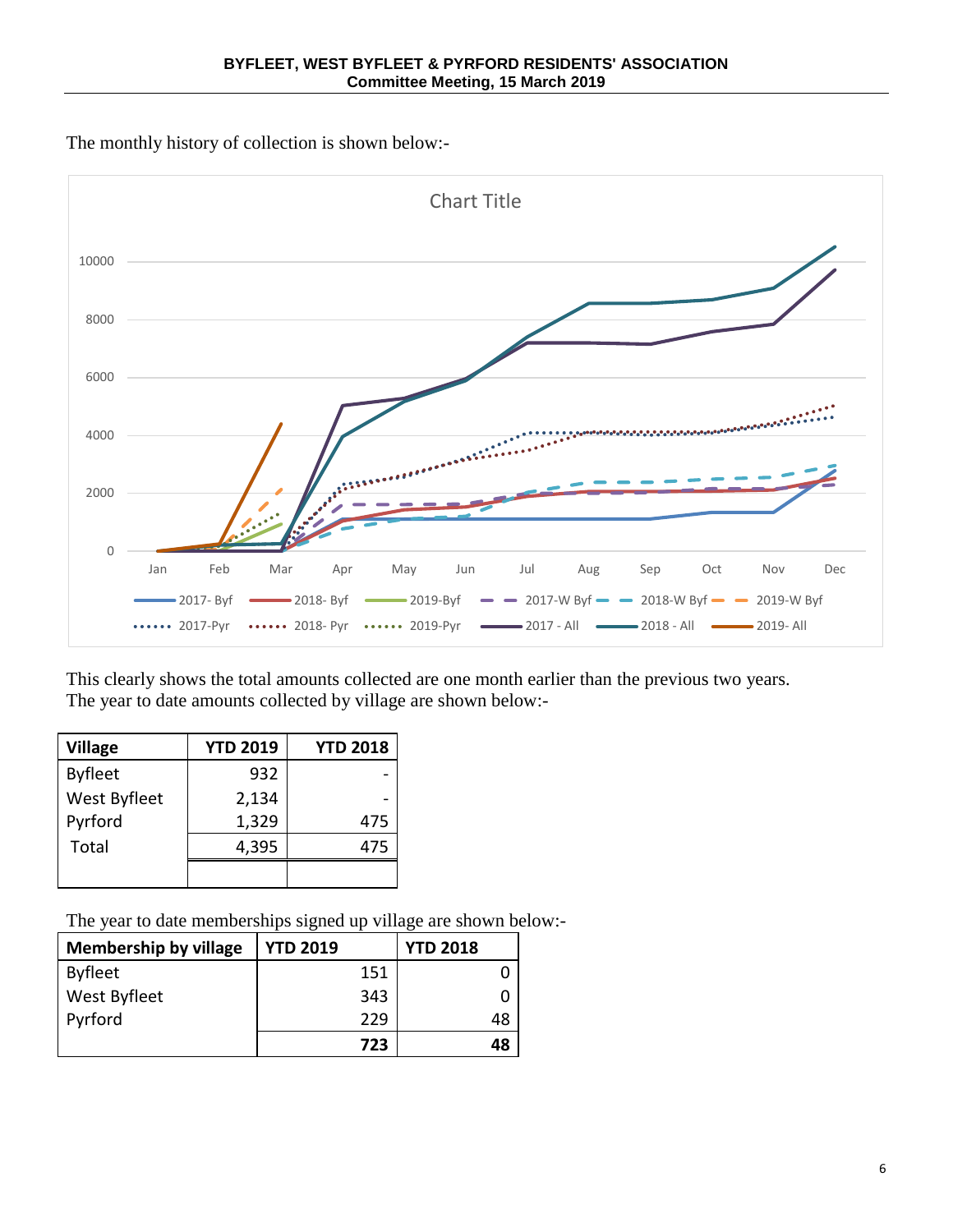**BYFLEET, WEST BYFLEET & PYRFORD RESIDENTS' ASSOCIATION Committee Meeting, 15 March 2019**

The monthly history of membership renewal is shown below:-



The email, phone call  $&$  postcode data collected is shown below:-

|            | <b>Dec-18</b> | <b>Jan-19</b> | <b>Feb-19</b> | <b>Mar-19</b> | <b>Month Change</b> |
|------------|---------------|---------------|---------------|---------------|---------------------|
| Emails     | 993           | 934           | 959           | 997           | 38                  |
| Telephone  | 855           | 823           | 841           | 880           | 39                  |
| Post codes | 1,211         | 1,152         |               | 1,236         | 61                  |

The analysis of the 144 direct payments by village is:-

| <b>FPI Payments</b> | <b>YTD 2019</b> |
|---------------------|-----------------|
| <b>Byfleet</b>      | 33              |
| West Byfleet        | 45              |
| Pyrford             | 66              |
| Total               | 144             |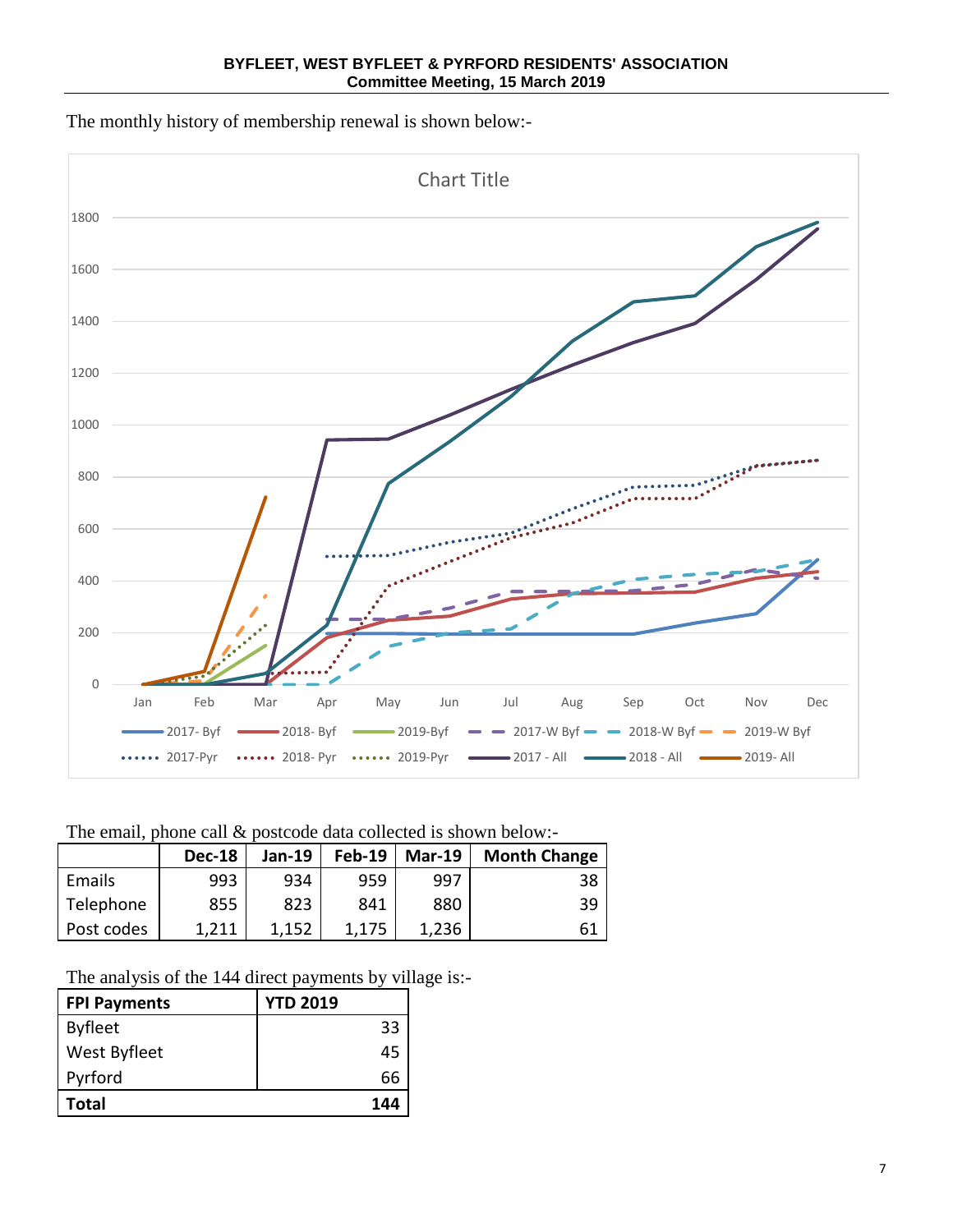# **MEMBERSHIP DATABASE EMAIL COMMUNICATIONS**

In 2018 24 emails were sent out.

In 2019 3 emails have been sent out.

Keith Creswell has been trained how to use Mail chimp

The statistics so far are:-

|                    | 2018   | 2019    | <b>Totals</b> |
|--------------------|--------|---------|---------------|
| No emails sent     | 24     | 4       | 28            |
|                    |        |         |               |
| Average per month  | 2.0    | 1.3     | 1.9           |
| No recipients sent | 21,911 | 3,192   | 26,167        |
| Bounced            | 1,028  | 164     | 1,210         |
|                    | 4.7%   | 5.1%    | 4.6%          |
| Delivered          | 20,883 | 3,028   | 24,957        |
|                    | 95.3%  | 94.9%   | 95.4%         |
| Opened             | 13,295 | 1,983   | 15,980        |
|                    | 63.7%  | 65.5%   | 64.0%         |
| Clicked            | 1,911  | 219     | 2,150         |
|                    | 9.2%   | 7.2%    | 8.6%          |
| Unsubscribed       | 33     | 1       | 35            |
|                    | 0.2%   | $0.0\%$ | 0.1%          |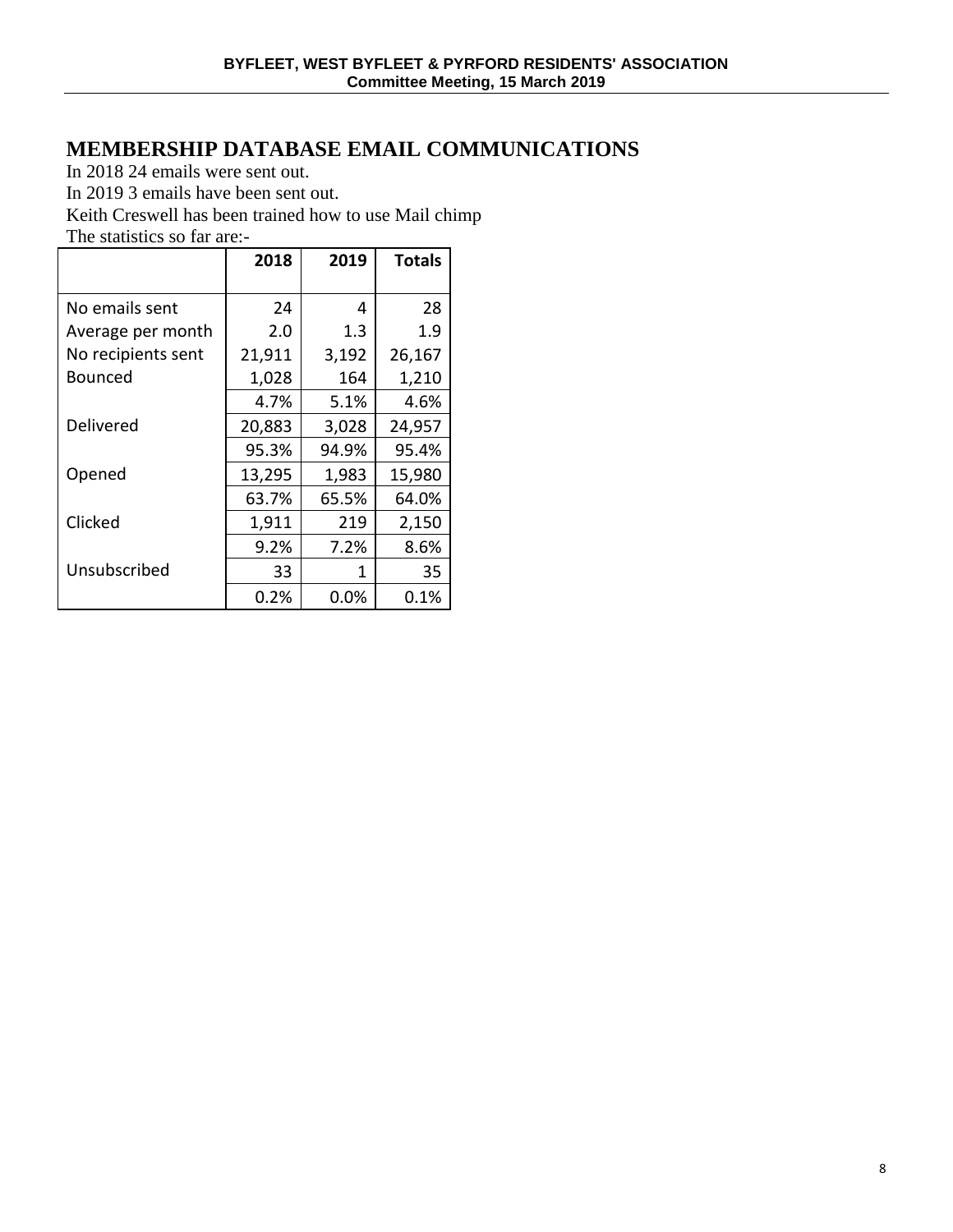# **PYRFORD CDR REPORT 15 March 2019**

# **Pyrford Street Reps**

An individual volunteered to cover a vacant round. There are still a few Street few vacancies

# **Marshalls Parade**

Even though the garage block behind the parade was demolished in late December 2017 and work started in late March to prepare for foundations, progress though is relatively slow. Work seems to be ever starting and then stopping.

A new planning application was received in July 2018 which was subsequently withdrawn due to the small size of the proposed one bedroom apartments. A revised application was received in August 2018 which proposes changes to the internal arrangements but not to the external mass. On the ground floor, the single retail unit is split into two and the accommodation above increases from 4 to 5 flats; on the first floor the 2 two bedroom flats become 1 x 2 bedroom flat and 2 x one bedroom flats but the second floor remains at 2 two x bedroom flats. This application was withdrawn in late 2018.

The indications are the construction should be finished by Mid-summer 2019.

A planning application to change the planning use of vacant unit to a Nail Bar has been approved. The work has finished to change unit layout.

The coffee shop and bakery has recently changed ownership.

# **Significant Planning Applications**

Two planning applications in Tanglewood Close – number  $7 \& 9$  have been interesting, both concerning dormer windows and permitted development rights. For number 9 there have been four separate applications and for number 7 two.

**Andy Grimshaw CDR Pyrford**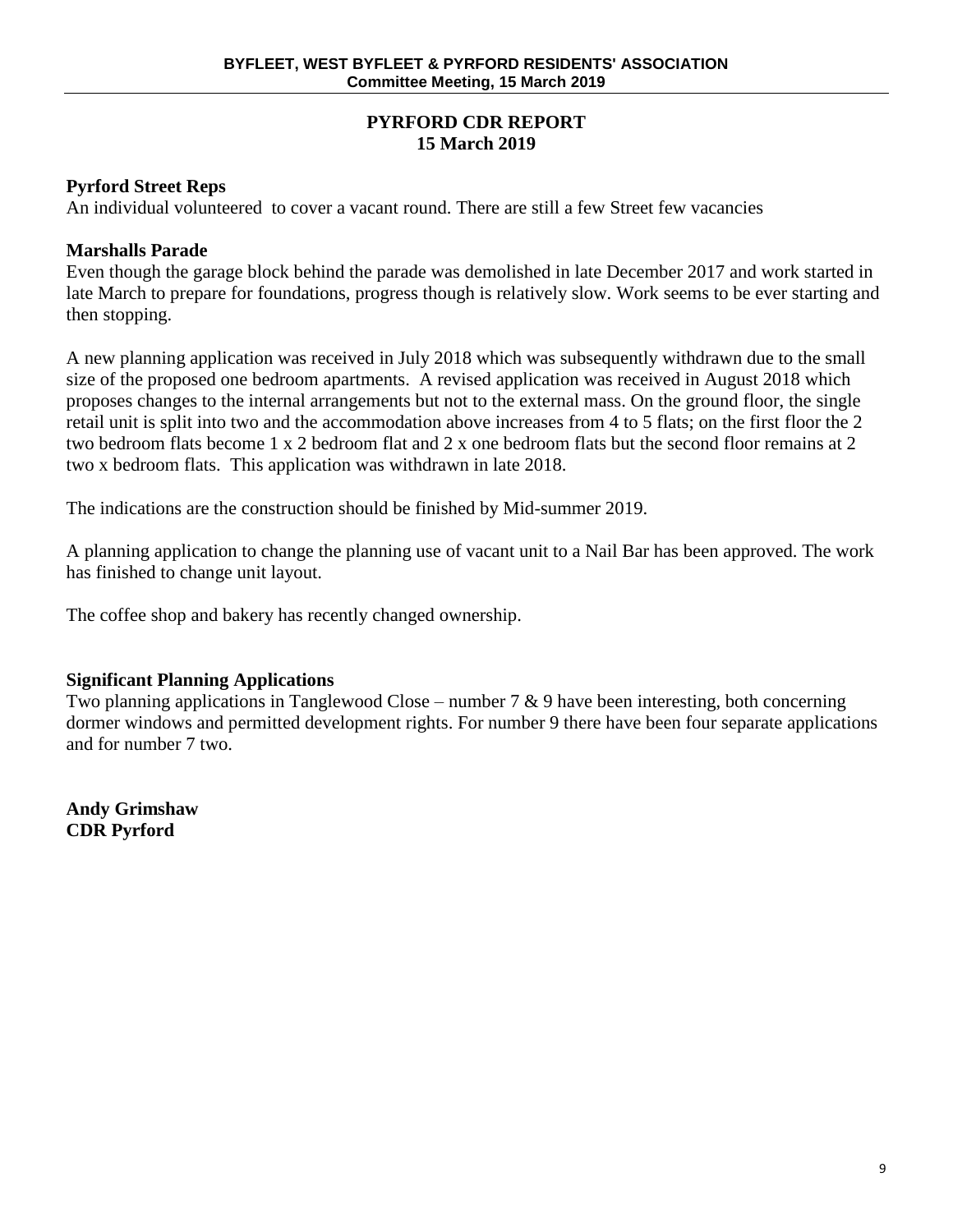# **BWBPRA Committee Meeting 15.03.2019 Byfleet Report 07.03.2019 v1.0**

RA CDR Byfleet- Eleanor Grady RA Deputy CDR Byfleet – Jean-Pierre Frossard

# **RA Membership/Role Change news**

The AMO role remains formally open. Lisa Graae is kindly continuing to fulfil the role in the meantime.

# **RA Subscriptions/ Street Reps/Drop-in/AGM**

*Subscriptions*: Collections being received in good numbers. 11 of Byfleet's 34 Street Reps have handed in subscriptions for their roads.

*Street Reps*: The 2 new SRs who volunteered at the 2018 Byfleet Parish Day have picked up the role very well. More SRs are needed and will be sought.

*Magazines*: We have given free copies to Byfleet Library which is as per past practice.

*New initiatives:*

*Schools:* we have hand-delivered a free magazine to both schools in Byfleet and mentioned that we are happy to be approached regarding mention of school events in The Resident, where appropriate.

*Shops:* As Issue 160 generously gave a lot of space to Byfleet issues and had Byfleet Shops as the centrespread, we are aiming to ask all shops if they are interested in joining (apart from these already advertising with us). A willing SR is starting with a batch of 30 shops. We have approximately 60 shops in our sights. We hope at least a few may join.

# **Events since last report:**

1<sup>st</sup>-3<sup>rd</sup> March 2019: Methodist Church 80<sup>th</sup> Anniversary Celebration Weekend

EG attended two events, over the weekend in question, to represent the RA. The programme of events was excellent and a fitting tribute. The event photographer has kindly shared photos taken with the RA. Write-ups will also be shared with us and we hope to feature an article in The Resident.

2<sup>nd</sup> March 2019: Brooklands Event for 50<sup>th</sup> Anniversary of Concorde. A Byfleet SR has put Isabelle and I in touch with the Marketing and PR manager at the museum and Isabelle will be talking to him regarding photos and write-ups. We have asked to be put on the mailing list for future events.

**12th March 2019**: Friends of West Byfleet Health Centre Tea-party.

ID/EG will have attended on behalf of the RA. The RA Editor has been invited by a Byfleet Street Rep to interview key fundraisers about the fundraising undertaken for a 3D probe to go with the new Ultrasound machine. The tea-party is to thank WitNits who raised pds5000 for this purpose.

# **Village Matters**

Other areas of concern to watch:

SADPD, Muddy Lane Consultation, Manor Farm School Demolition and trees, Byfleet Recreation Ground Tennis Court, Manor House Mill Lane.